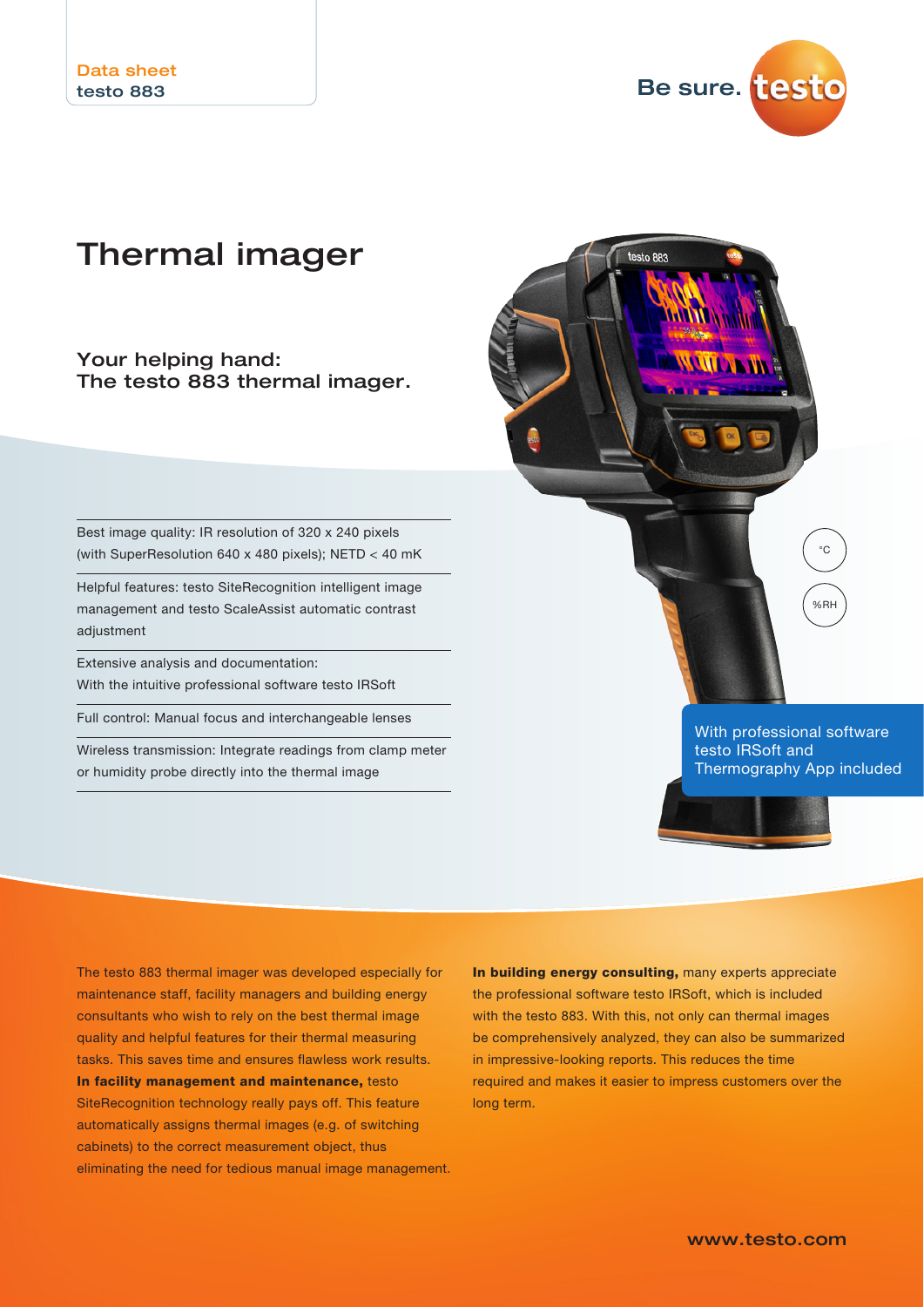

# Order data

testo 883 thermal imager with standard lens 30° x 23°, USB-C cable, USB mains unit, Li-ion rechargeable battery, carrying strap, Bluetooth® headset (depending on the country), short instructions, calibration protocol, professional software IRSoft (free download), in a case



testo 883 thermal imager with standard lens 30° x 23°, telephoto lens 12° x 9°, USB-C cable, USB mains unit, Li-ion rechargeable battery, spare battery, battery-charging station with USB cable, carrying strap, Bluetooth® headset (depending on the country), short instructions, calibration protocol, professional software IRSoft (free download), in a case



| Compatible measuring instruments for more meaningful thermal images                                                                           | Order no.    |  |
|-----------------------------------------------------------------------------------------------------------------------------------------------|--------------|--|
| testo 605i thermohygrometer with smartphone operation, including batteries and calibration protocol                                           | 0560 2605 02 |  |
| testo 770-3 clamp meter including batteries and 1 set of measuring cables                                                                     | 0590 7703    |  |
| Accessories                                                                                                                                   | Order no.    |  |
| Telephoto lens 12° x 9°                                                                                                                       | $\ast$       |  |
| Spare battery, additional Li-ion rechargeable battery for extending the operating time.                                                       | 0554 8831    |  |
| Battery-charging station, desktop charging station for optimizing the charge time.                                                            | 0554 8801    |  |
| Lens protection glass,<br>Special germanium protective glass for optimum protection of the lens against dust or scratching                    | 0554 8805    |  |
| testo ε-marker (10 off), markers for the testo ε-Assist function for the automatic determination of emissivity and<br>reflected temperature.  | 0554 0872    |  |
| Emission tape. Adhesive tape e.g. for bare surfaces (roll, L.: 10 m, W.: 25 mm),<br>$\varepsilon$ = 0.95, temperature-resistant up to +250 °C | 0554 0051    |  |
| PC software testo IRSoft for analysis and reporting (free download)                                                                           |              |  |
| ISO calibration certificate, calibration points at 0 $^{\circ}$ C, +25 $^{\circ}$ C, +50 $^{\circ}$ C                                         | 0520 0489    |  |
| ISO calibration certificate, calibration points at 0 °C, +100 °C, +200 °C                                                                     | 0520 0490    |  |
| ISO calibration certificate, freely selectable calibration points in the range -18 to +250 $^{\circ}$ C                                       | 0520 0495    |  |
|                                                                                                                                               |              |  |

\* Please contact our customer service.

## PC software testo IRSoft

With testo IRSoft, you can conveniently process and analyze infrared images on your PC. Extensive investigative functions are available for professional thermal image processing.

The software can be downloaded free of charge from www.testo.com/irsoft.



## testo Thermography App

With the testo Thermography App, your smartphone/tablet becomes a second display, and a remote control for your thermal imager. In addition to this, you can use the App to create and send compact reports on site, and to save them online. Download for Android or iOS now free of charge.

## testo SiteRecognition

The testo SiteRecognition technology ensures fully automatic measuring location recognition, along with storage and management of thermal images resulting from measurements or inspections. This saves you a lot of time and stress, particularly if you take a lot of pictures of similar measurement objects.

## testo ScaleAssist

With testo ScaleAssist, the correct evaluation of construction errors and thermal bridges is easier than ever before. The function automatically sets the optimum thermal image scale. This prevents interpretation errors and makes infrared images comparable in spite of altered ambient conditions.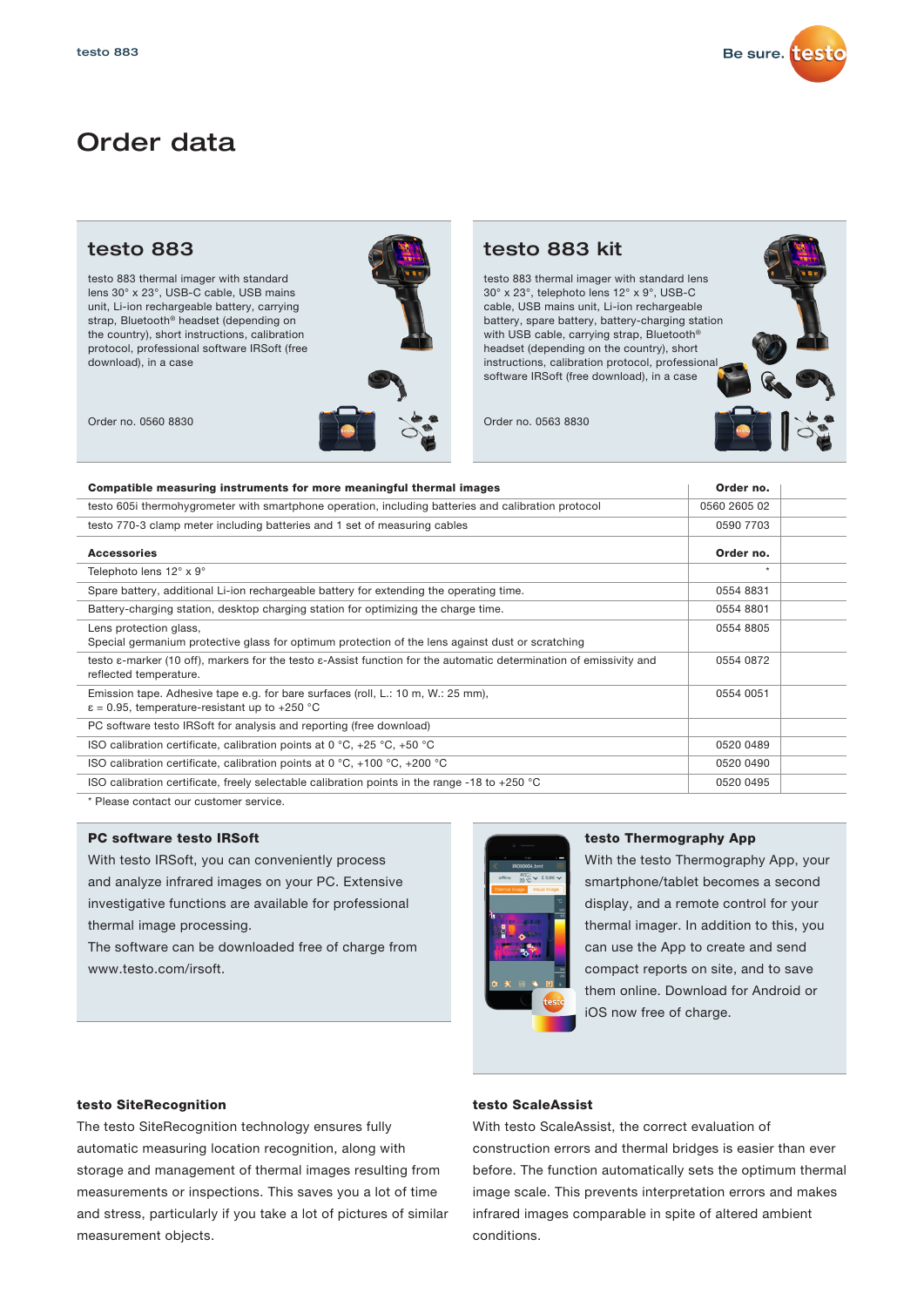

# Technical data

| Infrared image output                                                       |                                                                                                                                                 |  |
|-----------------------------------------------------------------------------|-------------------------------------------------------------------------------------------------------------------------------------------------|--|
| Infrared resolution                                                         | 320 x 240 pixels                                                                                                                                |  |
| Thermal sensitivity<br>(NETD)                                               | $< 40$ mK                                                                                                                                       |  |
| Field of view/min.<br>focusing distance                                     | 30° x 23° (standard lens)<br>12° x 9° (telephoto lens)<br>$< 0.1$ m (standard lens)                                                             |  |
| Geometric resolution<br>(IFOV)                                              | 1.7 mrad (standard lens)<br>0.7 mrad (telephoto lens)                                                                                           |  |
| testo SuperResolution<br>(pixels/IFOV)                                      | 640 x 480 pixels<br>1.3 mrad (standard lens)<br>0.4 mrad (telephoto lens)                                                                       |  |
| Image refresh rate                                                          | $27 Hz^{1}$                                                                                                                                     |  |
| Focus                                                                       | Manual                                                                                                                                          |  |
| Spectral range                                                              | 7.5 to 14 µm                                                                                                                                    |  |
| Visual image output                                                         |                                                                                                                                                 |  |
| Image size / min.<br>focusing distance                                      | 5 MP / < 0.4 m                                                                                                                                  |  |
| Image presentation                                                          |                                                                                                                                                 |  |
| Image display                                                               | 8.9 cm (3.5") TFT, QVGA (320 x 240 pixels)                                                                                                      |  |
| Digital zoom                                                                | 2x, 4x                                                                                                                                          |  |
| Display options                                                             | IR image / real image                                                                                                                           |  |
| Colour palettes                                                             | iron, rainbow, rainbow HC, cold-hot,<br>blue-red, grey, inverted grey, sepia, Testo,<br>iron HT, humidity palette                               |  |
| Data interface                                                              |                                                                                                                                                 |  |
| <b>WLAN Connectivity</b>                                                    | Communication with the<br>testo Thermography App;<br>Wireless module BT2)/WLAN                                                                  |  |
| Bluetooth <sup>2)</sup>                                                     | Headset for voice annotations; transfer of<br>readings from testo 605i thermohygrometer,<br>testo 770-3 clamp meter (optional)                  |  |
| <b>USB</b>                                                                  | USB-C, USB 2.0                                                                                                                                  |  |
| <b>Measurement</b>                                                          |                                                                                                                                                 |  |
| Measuring range                                                             | -30 to +650 $^{\circ}$ C                                                                                                                        |  |
| Accuracy                                                                    | $\pm 2$ °C, $\pm 2\%$ of the reading<br>(higher value applies)                                                                                  |  |
| Emissivity/reflected<br>temperature adjustment                              | $0.01$ to $1/$ manual                                                                                                                           |  |
| testo ε-Assist                                                              | Automatic recognition of emissivity and<br>determination of reflected temperature (RTC)                                                         |  |
| <b>Measuring functions</b>                                                  |                                                                                                                                                 |  |
| Analysis functions                                                          | Up to 5 selectable individual measuring<br>points, hot/cold spot detection, Delta T,<br>area measurement (min/max on area),<br>alarms, isotherm |  |
| testo SiteRecognition                                                       | V                                                                                                                                               |  |
| testo ScaleAssist                                                           | V                                                                                                                                               |  |
| <b>IFOV</b> warner                                                          | V                                                                                                                                               |  |
| Humidity mode -<br>manual                                                   | ✓                                                                                                                                               |  |
| Humidity measurement<br>with humidity<br>measuring instrument <sup>2)</sup> | Automatic data transfer of testo 605i<br>thermohygrometer via Bluetooth<br>(instrument must be ordered separately)                              |  |
| Solar mode - manual                                                         | Input of solar radiation value                                                                                                                  |  |
| Electrical mode -<br>manual                                                 | Input of current, voltage or power                                                                                                              |  |
| Electrical measurement<br>with clamp meter <sup>2)</sup>                    | Automatic data transfer of testo 770-3<br>clamp meter via Bluetooth<br>(instrument must be ordered separately)                                  |  |

| <b>Imager features</b>                    |                                                                                                           |  |
|-------------------------------------------|-----------------------------------------------------------------------------------------------------------|--|
| Touch operation                           | capacitive touch display                                                                                  |  |
| Digital camera                            | ✓                                                                                                         |  |
| Laser <sup>3</sup>                        | Laser marker (laser class 2, 635 nm)                                                                      |  |
| Video streaming                           | via USB, via WLAN<br>with testo Thermography App                                                          |  |
| Storage as JPG                            | V                                                                                                         |  |
| Fullscreen mode                           |                                                                                                           |  |
| Tripod socket                             | for wrist strap or a photo tripod<br>with UNC thread                                                      |  |
| Image storage                             |                                                                                                           |  |
| File format                               | .bmt and .jpg; export options in .bmp, .jpg,<br>.png, .csv, .xls                                          |  |
| Memory                                    | internal memory (2.8 GB)                                                                                  |  |
| <b>Voice annotation</b>                   | $\mathbf{v}$ 2)                                                                                           |  |
| <b>Power supply</b>                       |                                                                                                           |  |
| <b>Battery type</b>                       | Fast-charging, Li-ion battery can be<br>changed on site                                                   |  |
| Operating time                            | $\geq 5$ hours                                                                                            |  |
| Charging options                          | In instrument/in charging station (optional)                                                              |  |
| Mains operation                           | V                                                                                                         |  |
| <b>Ambient conditions</b>                 |                                                                                                           |  |
| Operating temperature<br>range            | $-15$ to $+50$ °C                                                                                         |  |
| Storage temperature<br>range              | -30 to +60 $^{\circ}$ C                                                                                   |  |
| Air humidity                              | 20 to 80 %RH, non-condensing                                                                              |  |
| Housing protection<br>class (IEC 60529)   | <b>IP54</b>                                                                                               |  |
| Vibration<br>(IEC 60068-2-6)              | 2G                                                                                                        |  |
| <b>Physical features</b>                  |                                                                                                           |  |
| Weight                                    | 827 g                                                                                                     |  |
| Dimensions (LxWxH)                        | 171 x 95 x 236 mm                                                                                         |  |
| Housing                                   | PC - ABS                                                                                                  |  |
| <b>PC</b> software                        |                                                                                                           |  |
| System requirements                       | Windows 10, Windows 8, Windows 7                                                                          |  |
| <b>Standards, tests</b>                   |                                                                                                           |  |
| EU guidelines                             | EMC: 2014/30/EU<br>RED: 2014/53/EU<br>WEEE: 2012/19/EU<br>RoHS: 2011/65/EU + 2015/863<br>REACH: 1907/2006 |  |
| <sup>1)</sup> Inside the EU, outside 9 Hz |                                                                                                           |  |

<sup>2)</sup> An overview of radio authorizations in the different countries can be found in the download section of the respective product page (www.testo.com).

<sup>3)</sup> excepting USA, China and Japan